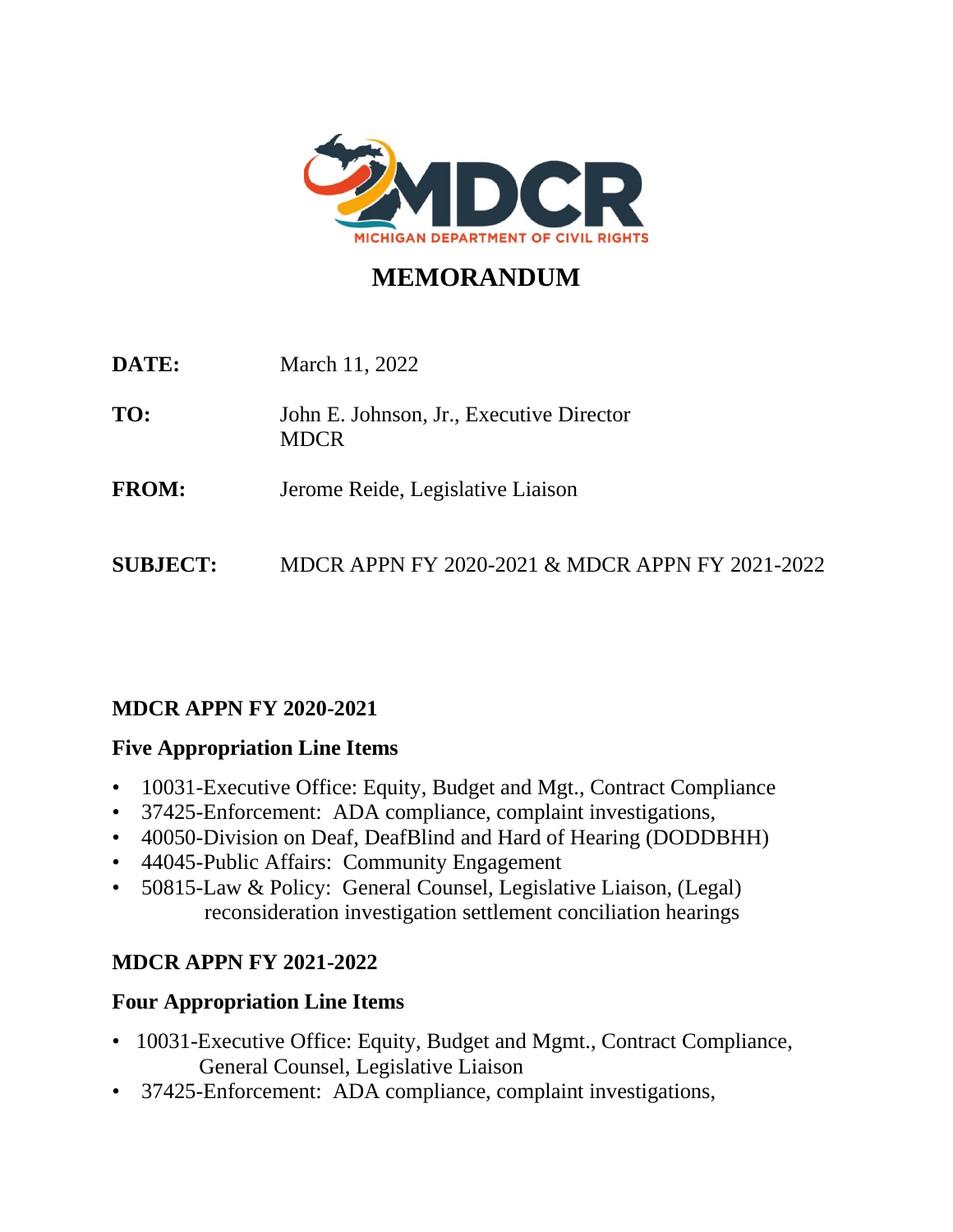(Legal) reconsideration investigation settlement conciliation hearings

- 40050-Division on Deaf, DeafBlind and Hard of Hearing: (DODDBHH)
- 44045-Public Affairs: Communications, Community Engagement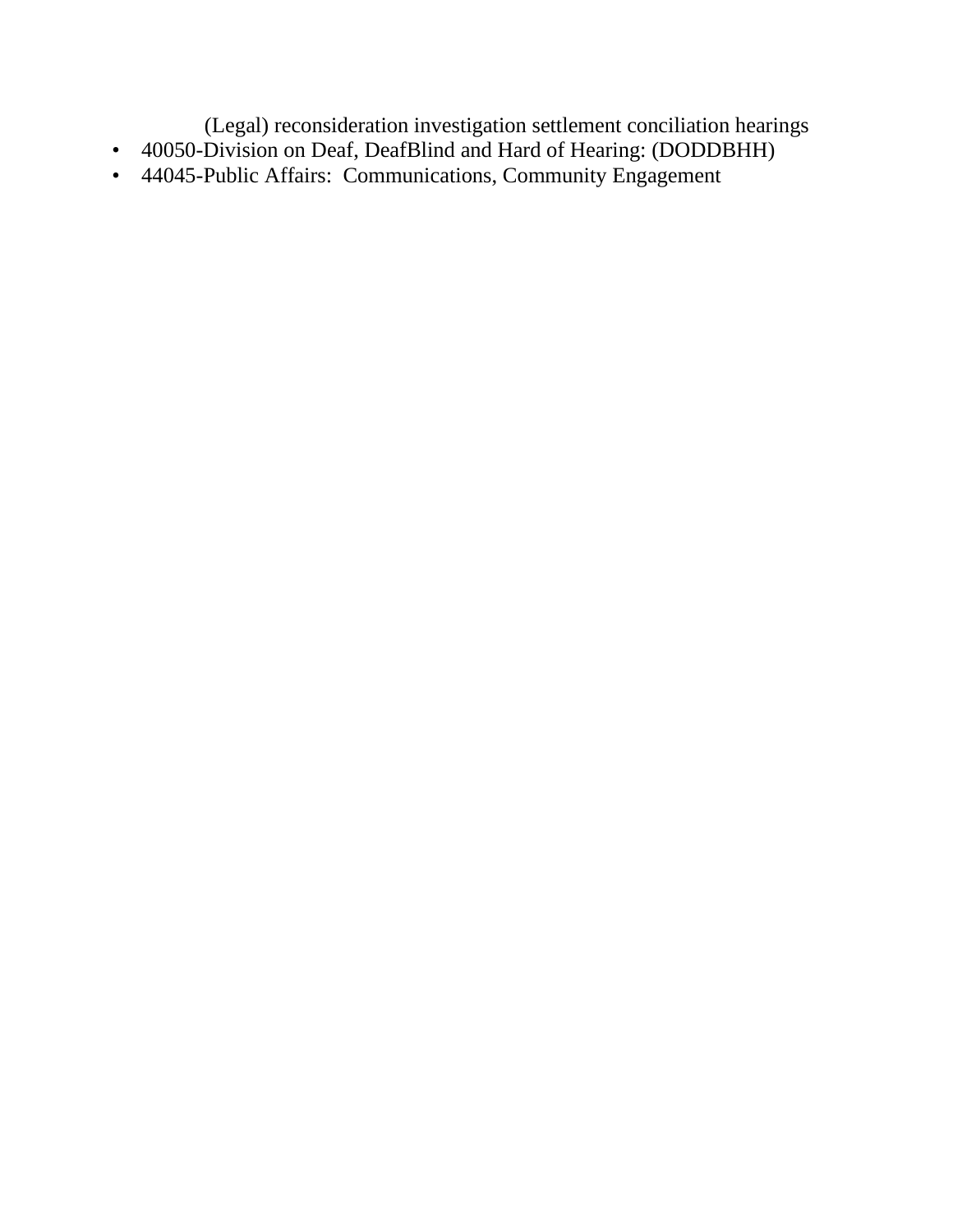

# **MEMORANDUM**

**DATE:** March 14, 2022

**TO:** John Johnson, Executive Director, MDCR

**FROM:** MDCR Executive Team

**SUBJECT:** MDCR Legislative Report, Fiscal Year 2021

The data provided in this report provides information required for the most recent fiscal year. Additional detailed information may be included in the attachments and will be noted throughout the report.

#### **Detailed Description of MDCR Operations & Organizational Chart**

Please refer to the [MDCR 2020-2021 Bi-Annual Report](https://www.michigan.gov/mdcr/-/media/Project/Websites/mdcr/mcrc/annual-reports/biannual-report-20-21.pdf?rev=c8493d04ba594a45a80f34941d3d09f4&hash=E8A738CF7C3701E1B76F5E57CAC3C74B) for a full and detailed description of MDCR Operations and Divisions, including the work of each.

Please refer to the **MDCR Organizational Chart** to see all of the FTE positions associated with MDCR.

#### **Sec 402(1**)

(c) FOIA: Revenues and Expenditures of \$3166.93. (f) Workshops and Seminars: Revenues and Expenditures of \$6300.00. All other categories: None.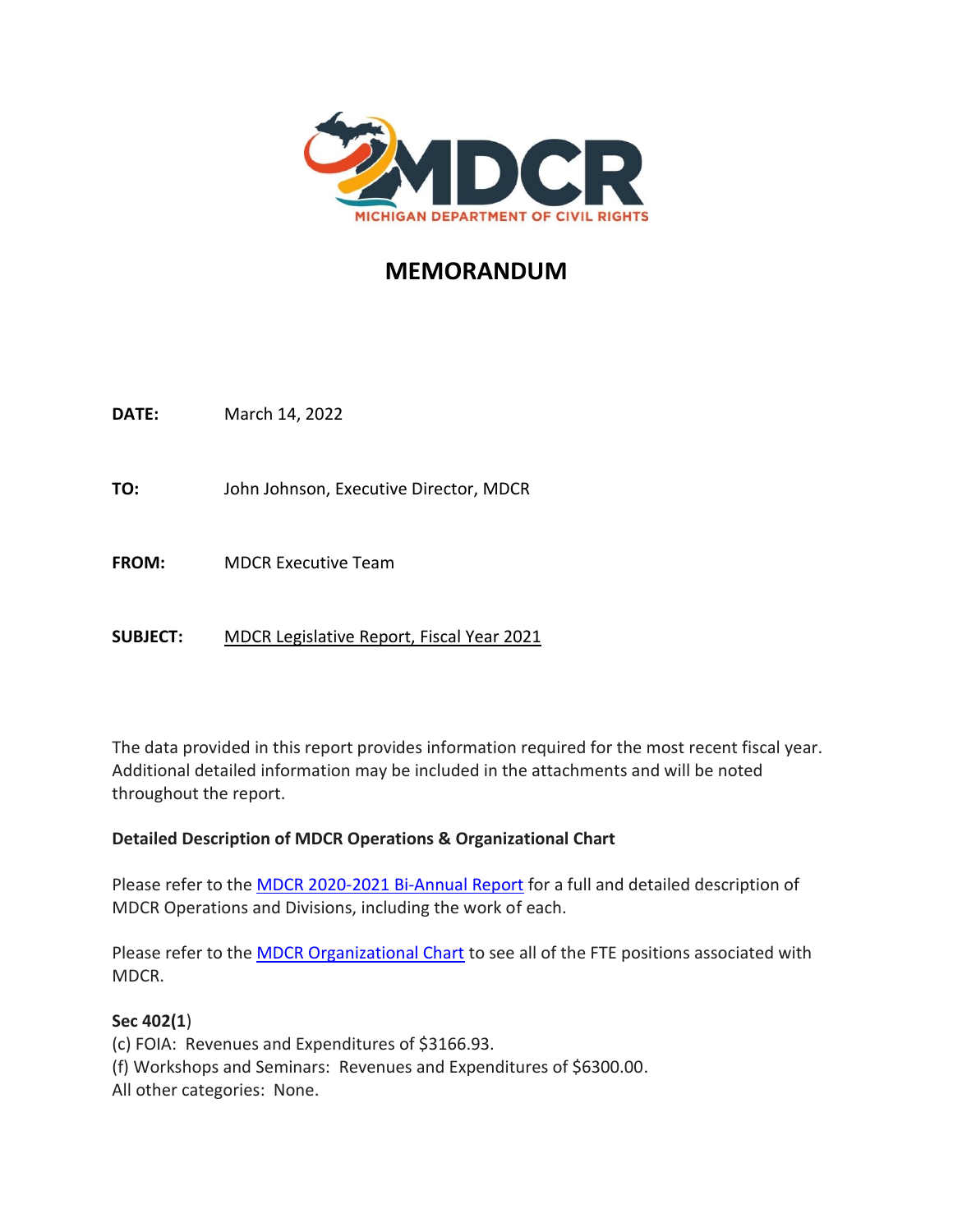### **Certified Complaints of Unlawful Discrimination**

The number of certified complaints that were filed with MDCR in fiscal year 2021 and moved into investigation were approximately 1382. Certified complaints are complaints that were timely filed, jurisdictional, and moved into investigation after being evaluated by the Intake Unit Civil Right Claims Examiners and/or Housing Civil Rights Investigators.

| <b>Area of Discrimination</b>                 | # of<br><b>Complaints</b> |
|-----------------------------------------------|---------------------------|
| Education                                     | 44                        |
| Employment                                    | 645                       |
| <b>Public Accommodation/Public</b><br>Service | 344                       |
| <b>Housing</b>                                | 307                       |
| Law Enforcement                               | 42                        |
| <b>Grand Total</b>                            | 1382                      |

Certified complaints by area of discrimination for FY21 are as follows:

MDCR is a law enforcement agency that carries out the work of the Michigan Civil Rights Commission. A majority of MDCR's Enforcement staff's time is dedicated to evaluating, investigating, conciliating, settling, and making determinations on certified complaints alleging acts of unlawful discrimination. Please refer to the organization chart for number of enforcement staff dedicated to MDCR's investigative processes.

The average Complaint and Enforcement cost per case was \$3036.

### **Enforcement Complaints, Certified Complaints, and Settlement Agreements**

Each customer complaint is submitted to MDCR is worthy of review and evaluation per the MCRC Rules. Therefore, a majority of customer complaints are evaluated in our Intake Unit, while housing complaints are evaluated by MDCR housing investigators. Once a complaint is reviewed and evaluated, it is determined whether a certified complaint may be taken and moved forward to the investigative teams. A certified complaint is taken if the complaint is timely and jurisdictional.

### FY21 Total 5,195 New Complaints Made

61% (3,164) Closed in Evaluation and Summary of Complaint (SOC) issued to customer 39% (2,031) Certified Complaint executed and moved to investigation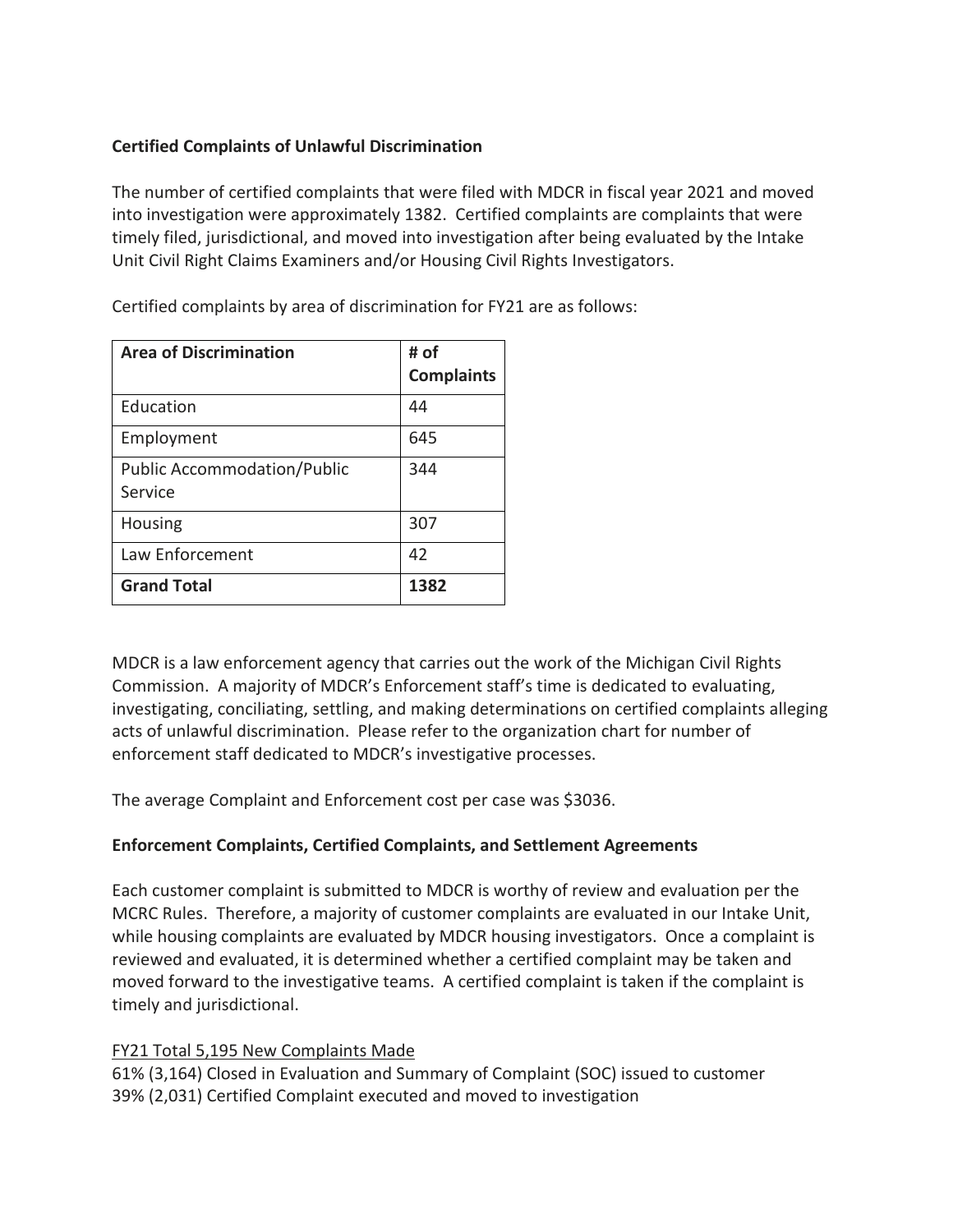In FY 21, MDCR received approximately 5195 allegations of unlawful discrimination. MDCR evaluated each complaint and processed 3,164 Summary of Complaints where allegations were not forwarded into investigation for a variety of reasons, including but not limited to, untimeliness, non-jurisdictional, customer was unresponsive after initial contact, etc.

In addition, 2,031 certified complaints were drafted and forwarded on to our investigative teams for investigation. Therefore, 61% of complaints did not move onto investigation while 39% moved forward to be investigated through MDCR investigative teams.

MDCR settled 145 cases with actual monetary awards that totaled over \$1,362,048.35. This figure does not include any non-monetary settlements. Additional information may be found in the [MDCR 2020-2021 Bi-Annual Report.](https://www.michigan.gov/mdcr/-/media/Project/Websites/mdcr/mcrc/annual-reports/biannual-report-20-21.pdf?rev=c8493d04ba594a45a80f34941d3d09f4&hash=E8A738CF7C3701E1B76F5E57CAC3C74B)

A listing of the above total amount of monetary awards can be found at the end of this report.

The FY 2021 Complaint and Enforcement Expenditures totaled \$4,196,434.39.

#### **Evaluations processed for the past five years**

In **FY21**, 4993 evaluations were completed. The staff that completed the evaluations are as follows:

3091 – Civil Rights Claims Examiners

1340 – Investigators

276 – Managers

148 – Attorneys

21 – Equity Technician

Broken down even further, of the 4993 evaluations, 2932 were closed in the evaluation process stage and issued a SOC. These did not go into investigation. The staff that completed the evaluations are as follows:

– Investigators – Civil Rights Claims Examiners – Managers – Attorneys – Equity Technician

2 - Ad Support

Of the 4993 evaluations, 2002 were evaluated and moved to investigation. The staff that completed the evaluations are as follows:

1367 - Civil Rights Claims Examiners

511 - Investigators

77 - Managers

38 - Attorneys

9 - Equity Technician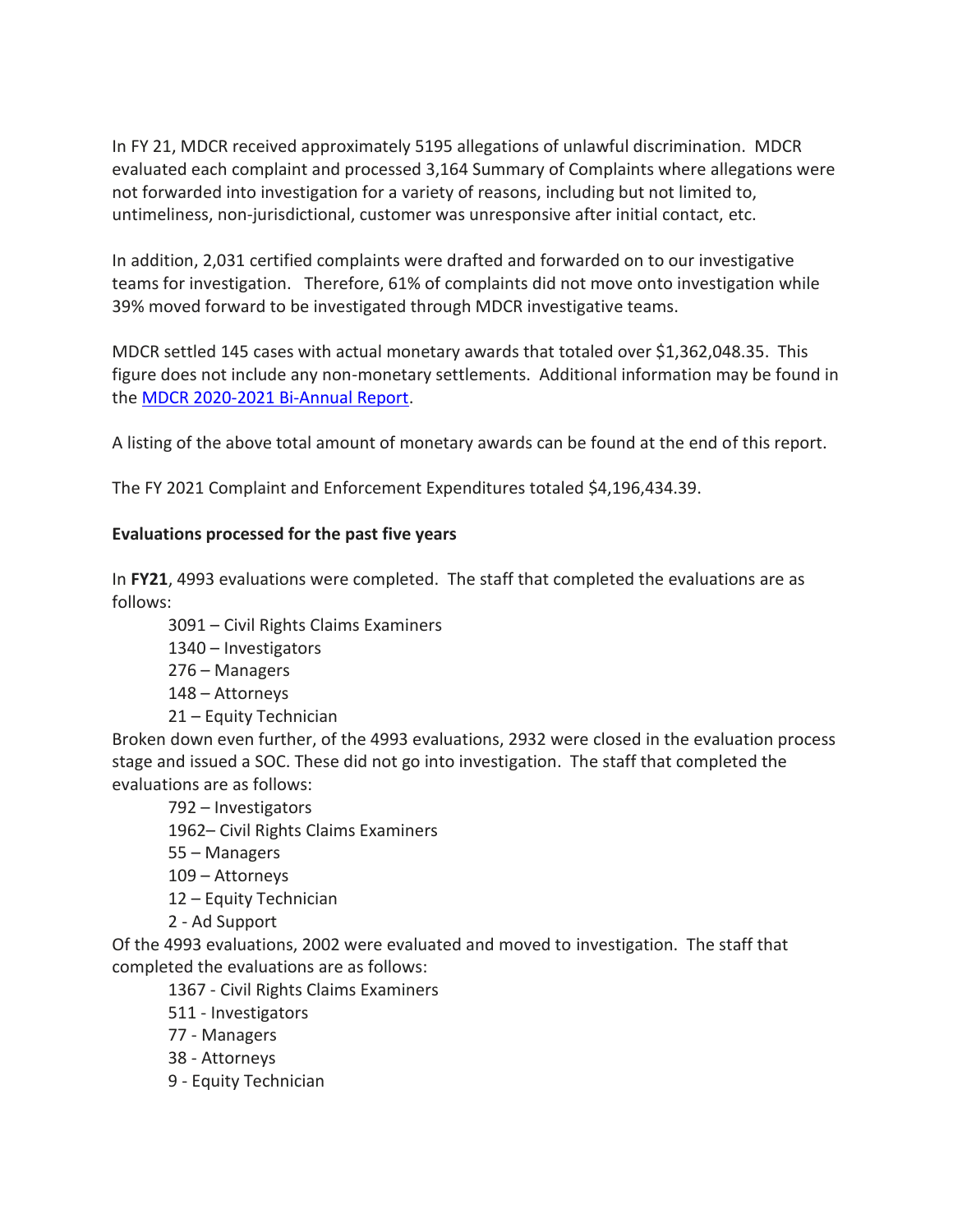In **FY20**, 5359 evaluations were completed. The staff that completed the evaluations are as follows:

3773 – Civil Rights Claims Examiners

1443 – Investigators

35 – Managers

103 - Attorneys

Broken down even further, of the 5359 evaluations, 2905 were closed in the evaluation process stage and were issued a SOC. The staff that completed the evaluations are as follows:

2036– Civil Rights Claims Examiners

784 – Investigators

15 – Managers

65 – Attorneys

5 - Ad Support

Of the 5339 evaluations, 2454 were evaluated and moved to investigation. The staff that completed the evaluations are as follows:

1737 - Civil Rights Claims Examiners

659 - Investigators

20 - Managers

38 - Attorneys

In **FY19,** 6534 evaluations were completed. The staff that completed the evaluations are as follows:

5085 – Civil Rights Claims Examiners

1407 – Investigators

36 – Managers

6 – Ad Support

Broken down even further, of the 6534 evaluations, 3303 were closed in the evaluation process stage and were issued a SOC. The staff that completed the evaluations are as follows:

2713– Civil Rights Claims Examiners

573 – Investigators

11 – Managers

6 - Ad Support

Of the 6534 evaluations, 3231 were evaluated and moved to investigation. The staff that completed the evaluations are as follows:

2372 - Civil Rights Claims Examiners

834 - Investigators

25 - Managers

In **FY18**, 6318 evaluations were completed. The staff that completed the evaluations are as follows:

4954 – Civil Rights Claims Examiners 1319 – Investigators

20 – Managers

25 – Ad Support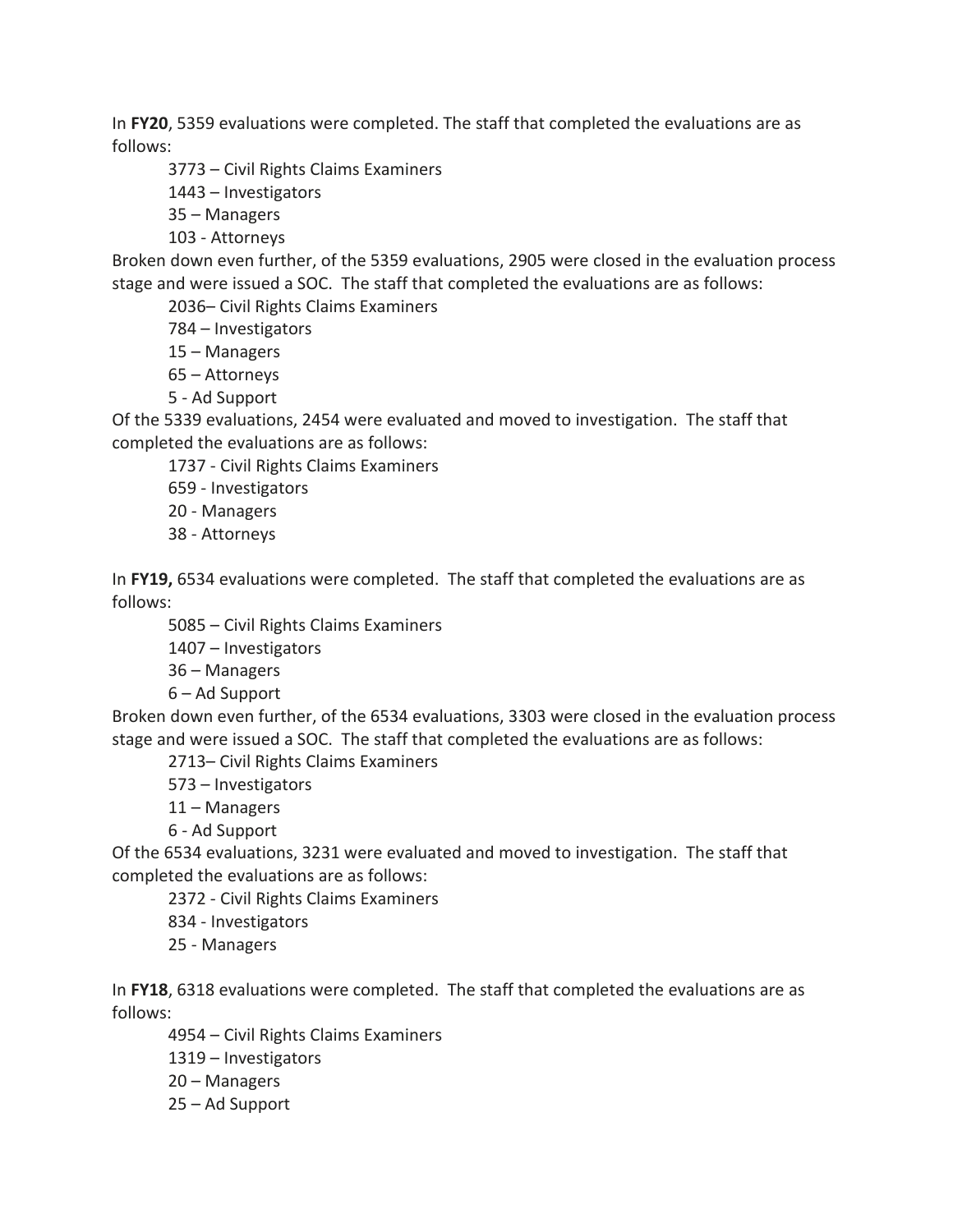Broken down even further, of the 6318 evaluations, 3270 were closed in evaluation and a SOC was issued. The staff that completed the evaluations are as follows:

2704– Civil Rights Claims Examiners

535 – Investigators

6 – Managers

25 - Ad Support

Of the 6318 evaluations, 3048 were evaluated and moved to investigation. The staff that completed the evaluations are as follows:

2250 - Civil Rights Claims Examiners

784 - Investigators

14 - Managers

In **FY17**, 4256 evaluations were completed.The staff that completed the evaluations are as follows:

3182 – Civil Rights Claimants Examiners

1016 – Investigators

41 – Managers

17 – Ad Support

Broken down even further, of the 4256 evaluations, 1872 were closed in evaluation and a SOC was issued. The staff that completed the evaluations are as follows:

1569 – Civil Rights Claims Examiners

284 – Investigators

2 – Managers

17 - Ad Support

Of the 4256 evaluations, 2384 were evaluated and moved to investigation. The staff that completed the evaluations are as follows:

1613 - Civil Rights Claims Examiners

732 - Investigators

39 - Managers

#### **Investigations processed for the past five years**

In **FY21**, 1373 total investigations were closed. The staff that closed the investigations are as follows:

– Attorneys – Investigators – Community Engagement Civil Rights Specialists – Managers

In **FY20**, 1199 total investigations were closed. The staff that closed the investigations are as follows:

1123 – Investigators

61 – Attorneys (includes Reconsideration determinations up until CRIS was implemented in 3/2020)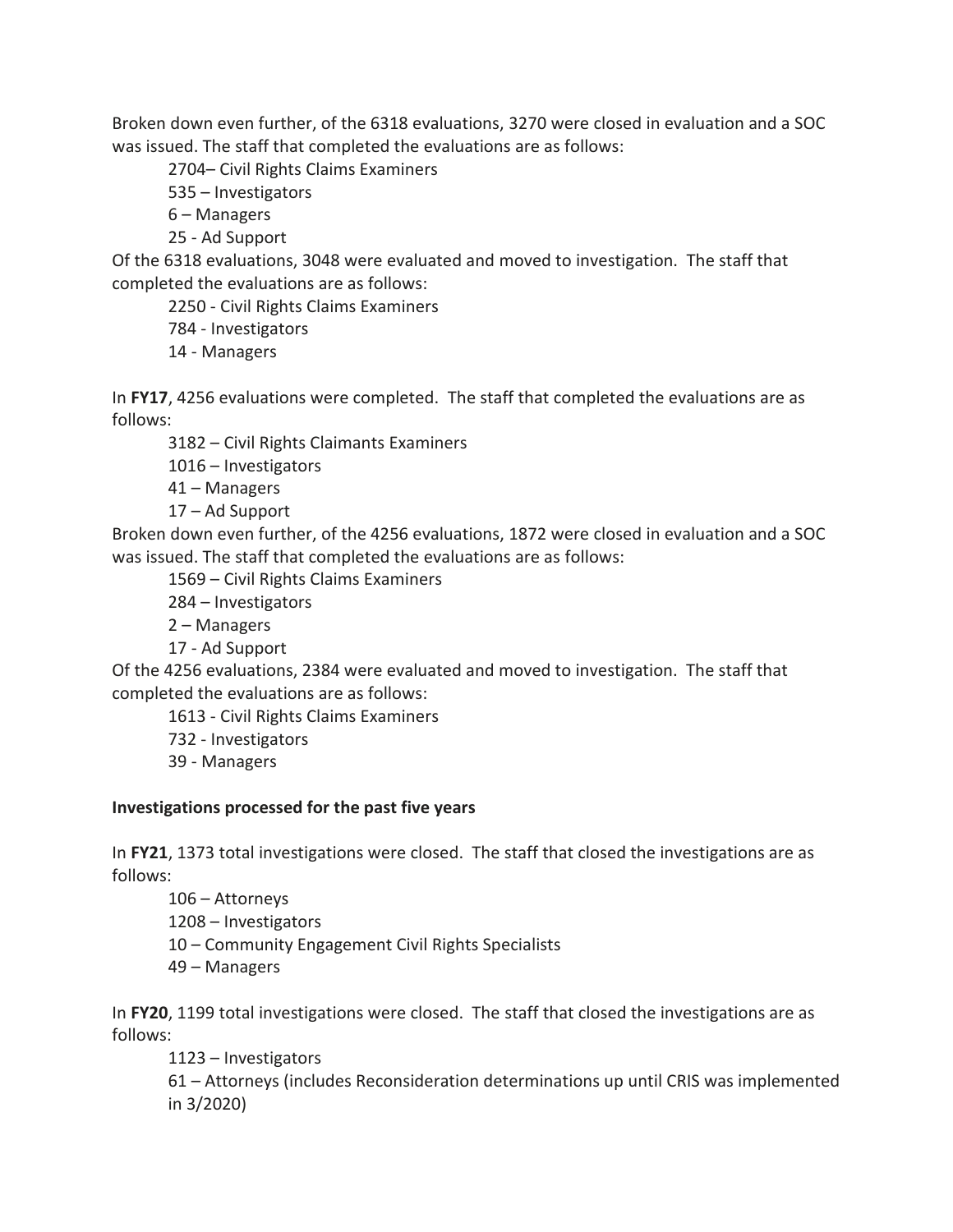15 – Managers

In **FY19**, 1626 total investigations were closed.The staff that closed the investigations are as follows:

1499 – Investigators

125 – Attorneys (includes Reconsideration determinations)

2 – Managers

In **FY18**, 1627 total investigations were closed. The staff that closed the investigations are as follows:

1515 – Investigators 109 – Attorneys (includes Reconsideration determinations) 3 – Managers

In **FY17**, 1663 total investigations were closed. The staff that closed the investigations are as follows:

1508 – Investigators 28 – Managers 127 – Attorneys (Includes Reconsideration determinations)

#### **Projections for Enforcement Evaluations and Investigations for Fiscal Year 2021-2022**

MDCR has projected that the five Civil Rights Claim Examiners (CRCE) in our Intake Unit will evaluate over 4700 intake complaints while four housing staff will evaluate over 500 housing intake complaints. This number is based on our current staff and based on FY21 received complaints for evaluation.

Broken down even further, each of the five CRCEs will process approximately 950 each and the housing investigators will each process over 130 complaints to be evaluated. Therefore, MDCR will evaluate over 5200 customer complaints.

MDCR has projected that 26 Civil Rights Investigators (CRI) on the investigative teams will complete investigations on over 1300 cases. Broken down even further, each CRI 9 will complete approximately 40 investigations, each CRI 11 will complete over 60 investigations, and each CRI 12 will complete approximately 50 investigations. These numbers are calculated on case closure expectations based on CRI level. On average, each CRI will complete over 50 investigations/year.

(k) Revenues and expenditures associated with section 403 of this part by local unit. None.

#### **Individual Listing of Monetary Settlements**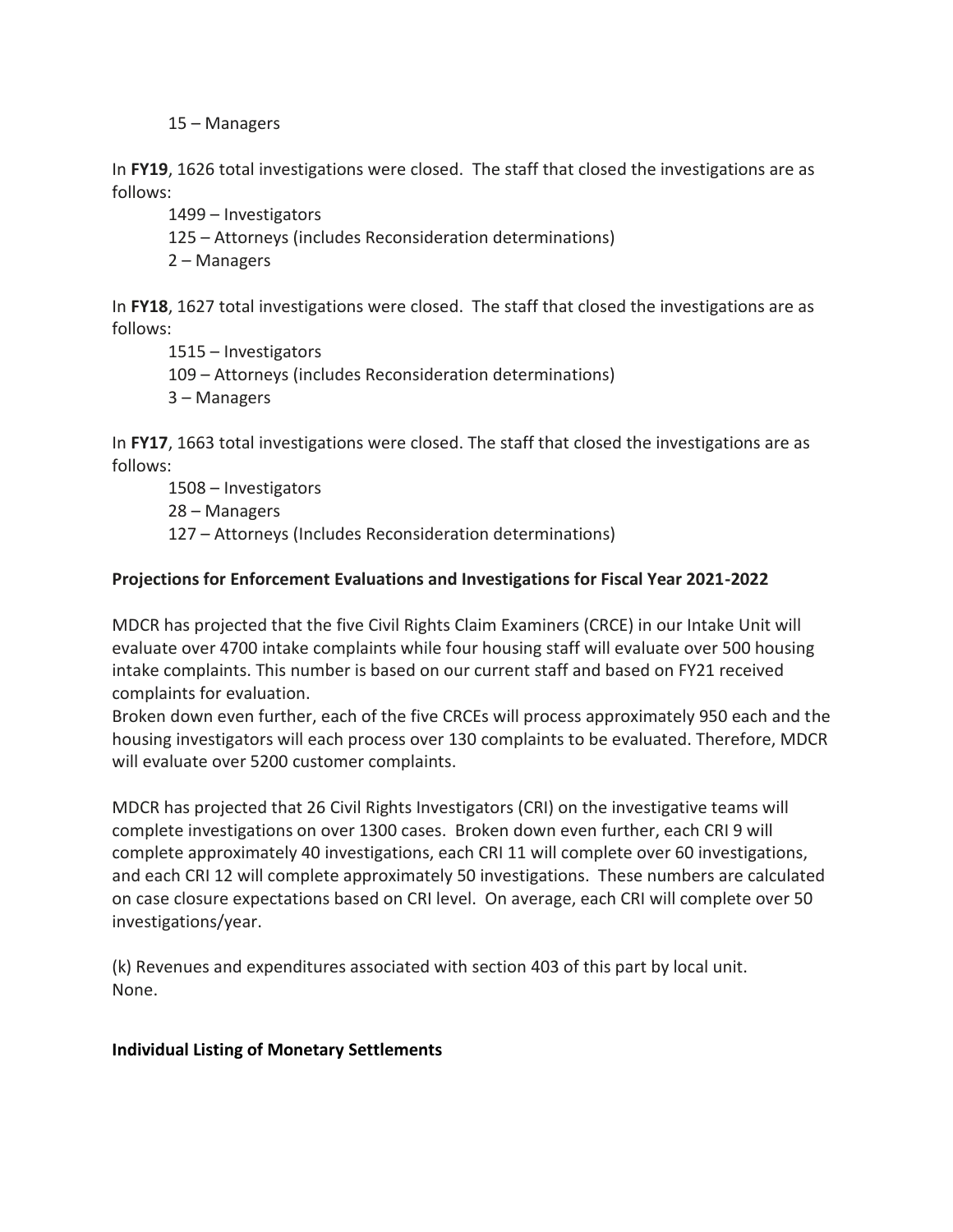A listing of the 145 actual monetary settlement agreements totaling \$1,362,048.35, mentioned earlier in this report is as follows:

| 50.00   |
|---------|
| 50.00   |
| 50.00   |
| 100.00  |
| 250.00  |
| 350.00  |
| 484.00  |
| 500.00  |
| 500.00  |
| 500.00  |
| 500.00  |
| 500.00  |
| 500.00  |
| 650.00  |
| 700.00  |
| 750.00  |
| 760.00  |
| 800.00  |
| 900.00  |
| 900.00  |
| 906.00  |
| 1000.00 |
| 1000.00 |
| 1000.00 |
| 1000.00 |
| 1000.00 |
| 1000.00 |
| 1125.00 |
| 1168.97 |
| 1200.00 |
| 1250.00 |
| 1500.00 |
| 1500.00 |
| 1600.00 |
| 1620.00 |
| 1644.00 |
| 1750.00 |
| 1827.15 |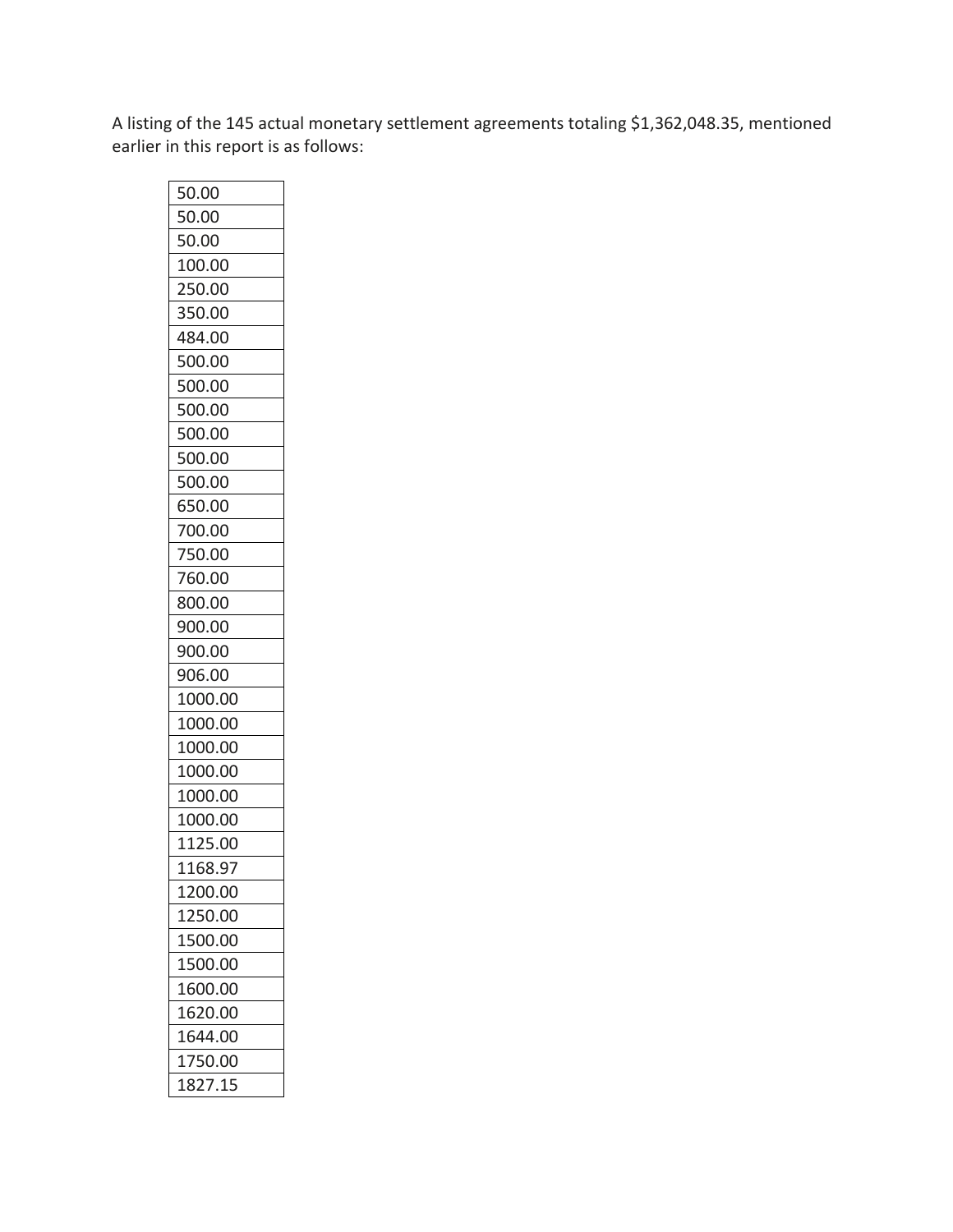| 1900.00 |
|---------|
| 2000.00 |
| 2000.00 |
| 2000.00 |
| 2400.00 |
| 2400.00 |
| 2500.00 |
| 2500.00 |
| 2500.00 |
| 2500.00 |
| 2500.00 |
| 2500.00 |
| 2500.00 |
| 2500.00 |
| 2579.22 |
| 2640.00 |
| 3000.00 |
| 3000.00 |
| 3000.00 |
| 3000.00 |
| 3000.00 |
| 3000.00 |
| 3000.00 |
| 3000.00 |
| 3000.00 |
| 3000.00 |
| 3000.00 |
| 3000.00 |
| 3000.00 |
| 3000.00 |
| 3000.00 |
| 3000.00 |
| 3000.00 |
| 3000.00 |
| 3000.00 |
| 3000.00 |
| 3000.00 |
| 3000.00 |
| 3000.00 |
| 3000.00 |
| 3000.00 |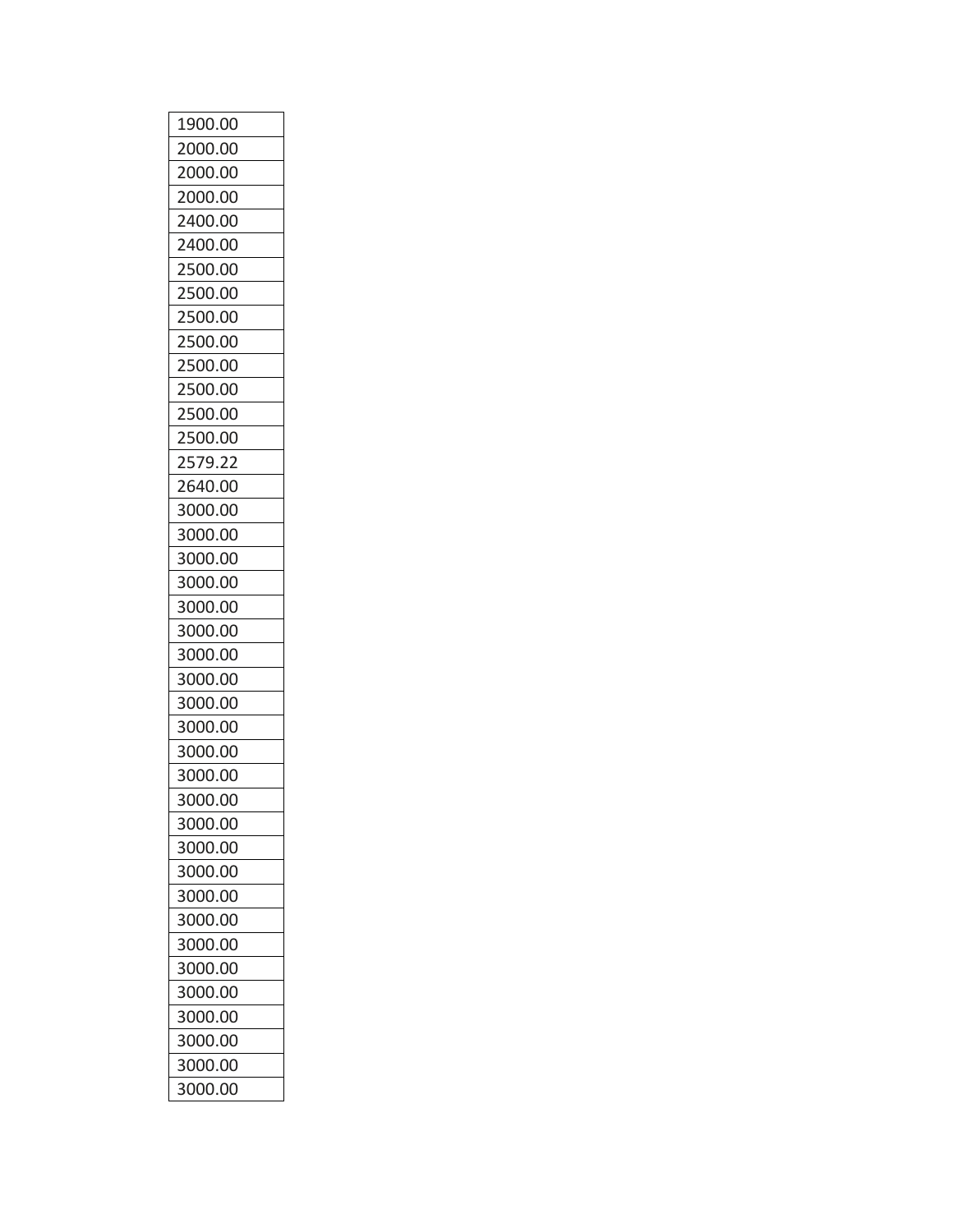| 3334.00  |
|----------|
| 3500.00  |
| 3500.00  |
| 3500.00  |
| 4000.00  |
| 4080.00  |
| 4500.00  |
| 5000.00  |
| 5000.00  |
| 5000.00  |
| 5000.00  |
| 5000.00  |
| 5000.00  |
| 5000.00  |
| 5000.00  |
| 5000.00  |
| 5000.00  |
| 5000.00  |
| 5146.13  |
| 5815.94  |
| 6000.00  |
| 6000.00  |
| 6250.00  |
| 6500.00  |
| 7000.00  |
| 7125.00  |
| 7500.00  |
| 7500.00  |
| 7500.00  |
| 8000.00  |
| 8500.00  |
| 8500.00  |
| 8515.20  |
| 10000.00 |
| 10000.00 |
| 11005.02 |
| 12000.00 |
| 12000.00 |
| 12000.00 |
| 13246.10 |
| 15000.00 |